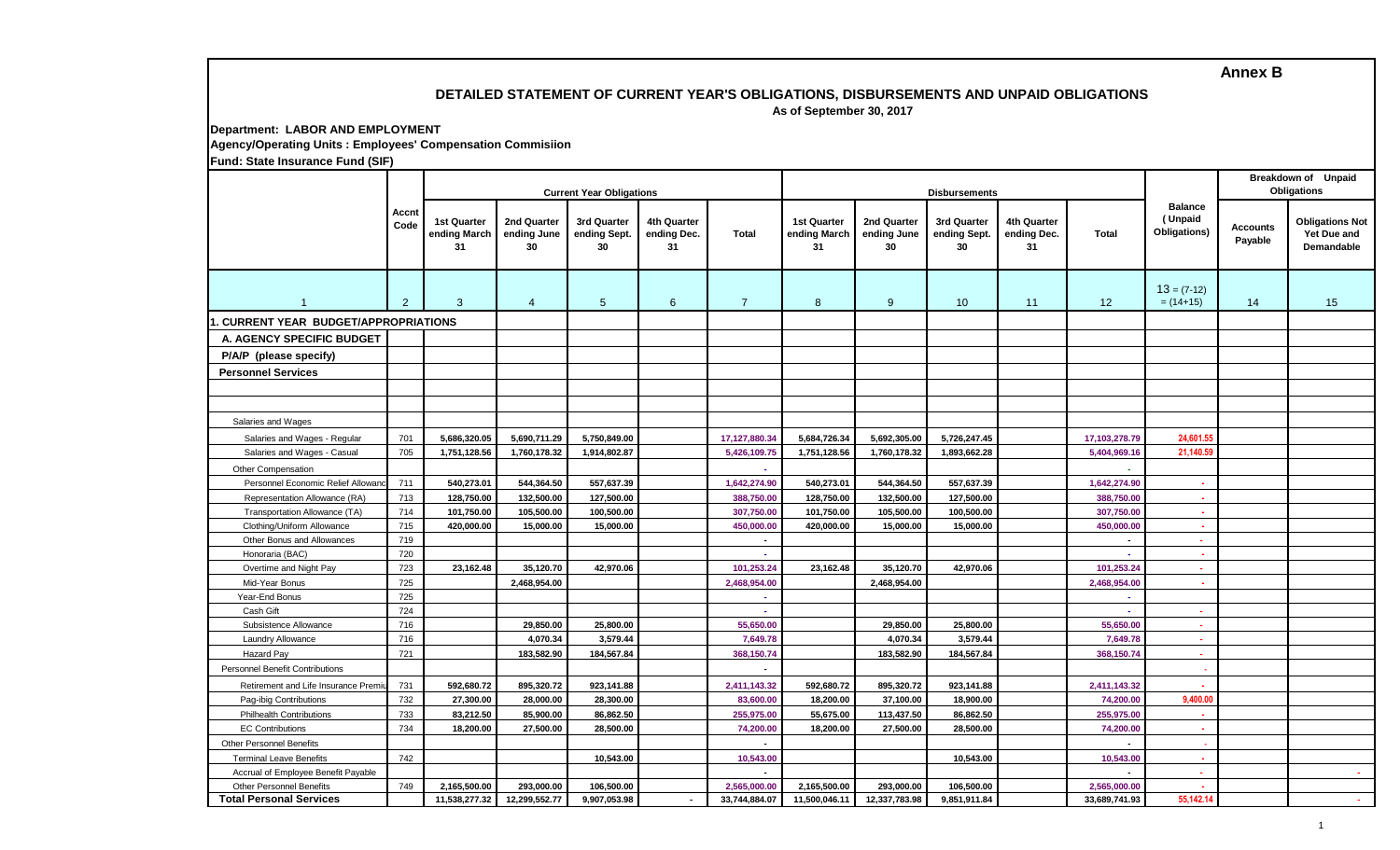### **DETAILED STATEMENT OF CURRENT YEAR'S OBLIGATIONS, DISBURSEMENTS AND UNPAID OBLIGATIONS**

 **As of September 30, 2017**

#### **Department: LABOR AND EMPLOYMENT Agency/Operating Units : Employees' Compensation Commisiion Fund: State Insurance Fund (SIF)**

1 2 3 4 5 6 7 8 9 10 11 12  $13 = (7-12)$  $= (14+15)$  14 15 **Accnt Code Current Year Obligations Current Year Obligations Balance ( Unpaid Obligations) Total Accounts Breakdown of Unpaid Obligations 1st Quarter ending March 31 2nd Quarter ending June 30 4th Quarter ending Dec. 31 Payable Obligations Not Yet Due and Demandable 2nd Quarter ending June 30 3rd Quarter ending Sept. 30 3rd Quarter ending Sept. 30 4th Quarter ending Dec. 31 Total 1st Quarter ending March 31 Maintenance & Other Operating Expenses**  Travelling Expenses **- -** - Travel Expenses-Local (w/ Cash Advance) Travel Expenses-Local 751 **589,546.40 863,945.09 799,228.50 2,252,719.99 438,877.76 919,613.73 481,125.20 1,839,616.69 413,103.30** Travel Expenses-Foreign (C/A subject to Liquidation) Travel Expenses-Foreign 752 **449,963.10 449,963.10 - 449,963.10 -** Training Expenses Training Expenses (Including MOA, Contract, CA) 753 **1,055,907.59 1,225,531.75 1,882,958.44 4,164,397.78 650,978.59 1,331,960.75 1,194,116.22 3,177,055.56 987,342.22 -** Office Supplies Expenses **Contact 125** 288,493.07 125,366.82 134,017.32 547,877.21 42,566.00 237,255.07 138,019.92 417,840.99 130,036.2 Other Office Supplies Expenses - IT Other Office Supplies Expenses - IT (PS) 765 **157,417.22 304,384.16 258,580.60 720,381.98 10,460.00 221,630.12 265,274.63 497,364.75 223,017.23** Semi-Expendable - Office Equipment OE **20,099.00 363,384.50 6,818.00 390,301.50 20,099.00 363,384.50 6,818.00 390,301.50 -** Semi-Expendable - Furniture & Fixtures FF **28,978.00 27,650.00 24,590.00 81,218.00 28,978.00 27,650.00 24,590.00 81,218.00 -** Fuel, Oil and Lubricants Expenses Fuel, Oil and Lubricants Expenses 761 **118,940.73 65,148.64 65,888.52 249,977.89 67,730.73 66,358.64 65,888.52 199,977.89 50,000.00** Textbooks and Instructional Materials **Textbooks and Instructional Materials Textbooks and Instructional Materials Textbooks and Instructional Materials Textbooks and Instructional Materials Textbooks and Instructional Mat - -** Water Expenses 766 **38,614.31 120,202.48 148,999.58 307,816.37 38,614.31 120,202.48 97,595.62 256,412.41 51,403.96** Electricity Expenses 767 **177,210.52 877,637.31 778,165.10 1,833,012.93 171,992.75 593,206.69 348,863.58 1,114,063.02 718,949.91 - -** Postage and Deliveries (Philippine Postal) 771 **117,184.22 107,089.06 74,208.84 298,482.12 71,258.22 128,115.06 74,208.84 273,582.12 24,900.00** Telephone Expenses-Landline (Main and R 772 264,407.92 268,372.34 270,004.50 802,784.76 263,967.19 268,813.07 270,004.50 802,784.76 Telephone Expenses-Mobile (Main and REUs)773 **84,554.08 67,216.81 99,030.72 250,801.61 84,554.08 67,216.81 99,030.72 250,801.61 -** Internet Subscription Expenses 774 **79,800.00 79,800.00 79,800.00 239,400.00 79,800.00 79,800.00 79,800.00 239,400.00 -** Cable, Sattelite & Telegraph & Radio Expe<sup>775</sup> Membership Dues and Contribution to Organization to Organization 100,000.00 **100,000.00** 100,000.00 **100,000.00** 100,000.00 **100,000.00** 100,000.00 Confidential, Intelligence and Extraordinary Expenses Extraordinary Expenses 883 **10,431.71 19,625.13 22,193.99 52,250.83 10,431.71 19,625.13 22,193.99 52,250.83 -** Professional Services **- - -** Legal Services 791 **30,000.00 22,500.00 22,500.00 75,000.00 30,000.00 22,500.00 22,500.00 75,000.00 -** Auditing Services 792 **2,511,410.00 2,511,410.00 2,511,410.00 2,511,410.00 -** Other Professional Services 799 **309,911.76 1,038,210.87 4,967,172.37 6,315,295.00 309,911.76 1,031,342.87 1,450,713.67 2,791,968.30 3,523,326.70** General Services **- - -** General Services (SPES Program) 795 **419,962.32 419,962.32 419,962.32 419,962.32 -** Janitorial Services 796 **388,055.18 916,880.95 540,003.79 1,844,939.92 388,055.18 916,880.95 540,003.79 1,844,939.92 -** Security Services 797 **727,937.00 873,524.40 873,524.40 2,474,985.80 727,937.00 873,524.40 873,524.40 2,474,985.80 -** Repairs and Maintenance **- - -** Repairs & Maintenance - Buildings & Other Structures Repairs and Maintenance - Buildings and Other Structures 811 **125,996.00 54,832.66 741,423.49 922,252.15 66,553.00 114,275.66 106,168.49 286,997.15 635,255.00** Training and Scholarship Expenses Supplies and Materials Expenses Utility Expenses Communication Expenses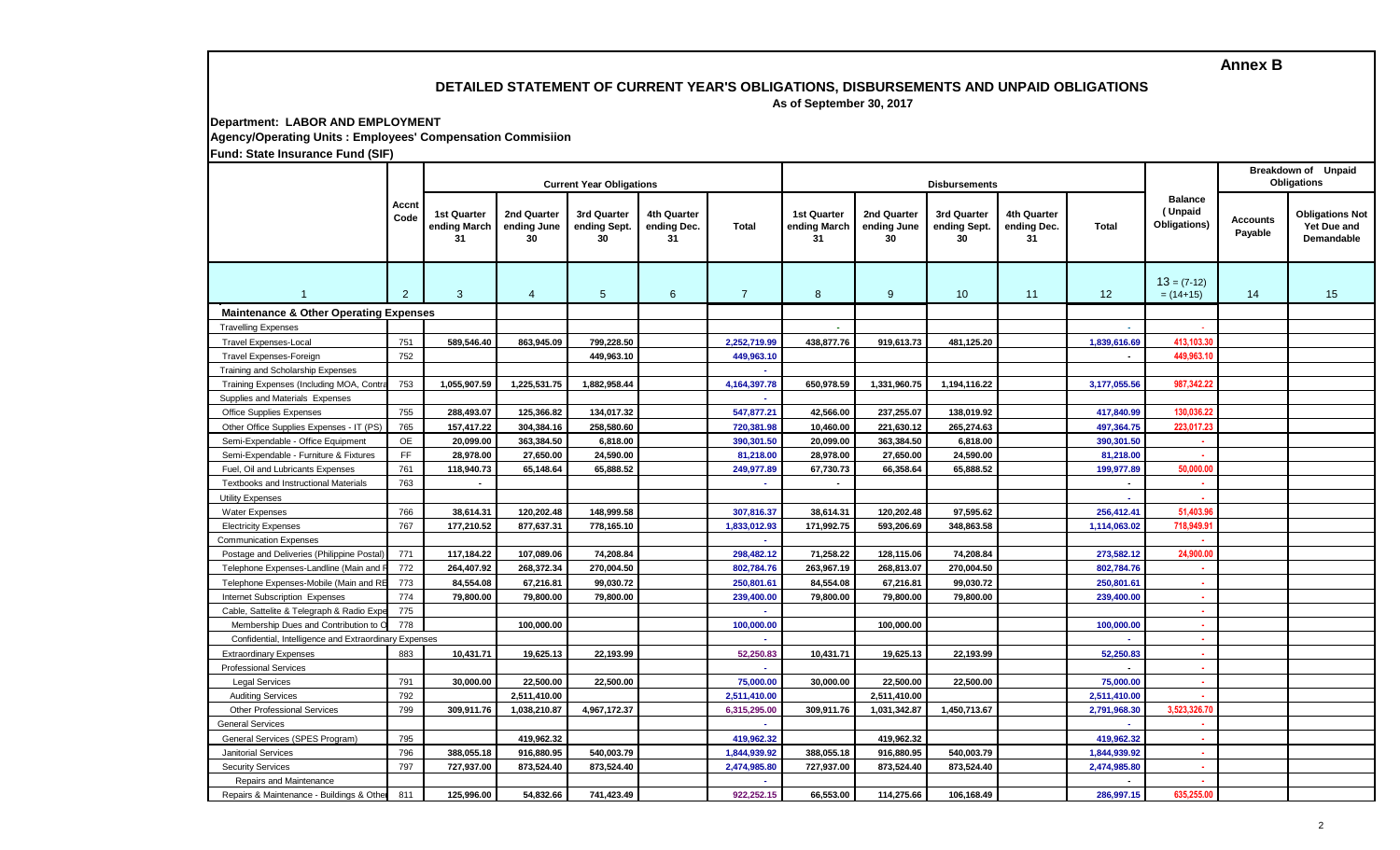## **DETAILED STATEMENT OF CURRENT YEAR'S OBLIGATIONS, DISBURSEMENTS AND UNPAID OBLIGATIONS**

 **As of September 30, 2017**

**Department: LABOR AND EMPLOYMENT Agency/Operating Units : Employees' Compensation Commisiion Fund: State Insurance Fund (SIF)**

|                                                  |                |                                          | <b>Current Year Obligations</b>  |                                   |                                  |                | <b>Disbursements</b>              |                                  | <b>Breakdown of Unpaid</b><br>Obligations |                                  |                |                                           |                            |                                                     |
|--------------------------------------------------|----------------|------------------------------------------|----------------------------------|-----------------------------------|----------------------------------|----------------|-----------------------------------|----------------------------------|-------------------------------------------|----------------------------------|----------------|-------------------------------------------|----------------------------|-----------------------------------------------------|
|                                                  | Accnt<br>Code  | <b>1st Quarter</b><br>ending March<br>31 | 2nd Quarter<br>ending June<br>30 | 3rd Quarter<br>ending Sept.<br>30 | 4th Quarter<br>ending Dec.<br>31 | <b>Total</b>   | 1st Quarter<br>ending March<br>31 | 2nd Quarter<br>ending June<br>30 | 3rd Quarter<br>ending Sept.<br>30         | 4th Quarter<br>ending Dec.<br>31 | Total          | <b>Balance</b><br>(Unpaid<br>Obligations) | <b>Accounts</b><br>Payable | <b>Obligations Not</b><br>Yet Due and<br>Demandable |
|                                                  | $\overline{2}$ | 3                                        | $\overline{4}$                   | $5\overline{)}$                   | 6                                | $\overline{7}$ | 8                                 | 9                                | 10                                        | 11                               | 12             | $13 = (7-12)$<br>$= (14+15)$              | 14                         | 15                                                  |
| Repairs & Maintenance - Office Equipme           | 821            |                                          | 9.228.00                         | 26,004.25                         |                                  | 35,232.25      |                                   | 9,228.00                         | 26,004.25                                 |                                  | 35,232.25      |                                           |                            |                                                     |
| Repairs & Maintenance - Office Furniture         | 822            |                                          |                                  |                                   |                                  |                |                                   |                                  |                                           |                                  |                | ÷.                                        |                            |                                                     |
| Repairs & Maintenance - IT Equipment             | 823            | 98.306.12                                | 31.322.24                        | 94.055.10                         |                                  | 223,683.46     | 53,141.68                         | 76,486.68                        | 94,055.10                                 |                                  | 223.683.46     | <b>A</b>                                  |                            |                                                     |
| Repairs & Maintenance - Motor Vehicle            | 841            | 128,598.35                               | 106,409.50                       | 139,757.34                        |                                  | 374,765.19     | 128,598.35                        | 106,409.50                       | 139,757.34                                |                                  | 374,765.19     | $\sim$                                    |                            |                                                     |
|                                                  |                |                                          |                                  |                                   |                                  |                |                                   |                                  |                                           |                                  |                |                                           |                            |                                                     |
| <b>Donation</b>                                  | 878            | 6.000.00                                 | 50.000.00                        | 48,800.00                         |                                  | 104,800.00     | 6,000.00                          | 50,000.00                        | 48,800.00                                 |                                  | 104,800.00     |                                           |                            |                                                     |
| Miscellaneous Expenses                           | 884            | 176,208.00                               | 30,758.05                        | 269,071.00                        |                                  | 476,037.05     | 176,208.00                        | 30,758.05                        | 254,371.50                                |                                  | 461,337.55     | 14,699.50                                 |                            |                                                     |
| Taxes, Insurance Premiums and Other              | 891            |                                          |                                  |                                   |                                  |                |                                   |                                  |                                           |                                  |                |                                           |                            |                                                     |
| <b>Fidelity Bond Premiums</b>                    | 892            | 9,113.37                                 | 10,407.21                        | 10,112.09                         |                                  | 29.632.67      | 9,113.37                          | 10,407.21                        | 10,112.09                                 |                                  | 29,632.67      | $\sim$                                    |                            |                                                     |
| <b>Insurance Expenses</b>                        | 893            | 18,125.01                                | 17,936.42                        | 18,887.98                         |                                  | 54,949.41      | 18,125.01                         | 17,936.42                        | 18,887.98                                 |                                  | 54,949.41      | $\sim$                                    |                            |                                                     |
| Other Maintenance and Operating Expenses         |                |                                          |                                  |                                   |                                  |                |                                   |                                  |                                           |                                  |                |                                           |                            |                                                     |
| <b>Advertising Expenses</b>                      | 780            | 411,615.85                               | 822,356.51                       | 24,630,492.48                     |                                  | 25,864,464.84  | 322,217.56                        | 861,754.80                       | 217,074.18                                |                                  | 1,401,046.54   | 24,463,418.30                             |                            |                                                     |
| Printing and Publication Expenses (with P        | 781            |                                          | 838,500.00                       | 811,320.31                        |                                  | 1,649,820.31   |                                   | 838,500.00                       | 273,900.00                                |                                  | 1,112,400.00   | 537,420.3                                 |                            |                                                     |
| <b>Representation Expenses</b>                   | 783            | 171,633.84                               | 196,528.15                       | 103,352.63                        |                                  | 471,514.62     | 138,663.54                        | 179,498.45                       | 108,452.63                                |                                  | 426,614.62     | 44,900.00                                 |                            |                                                     |
| <b>Transportation and Delivery</b>               | 784            | 8,804.50                                 | 11,530.50                        | 10,259.50                         |                                  | 30,594.50      | 8,804.50                          | 11,530.50                        | 10,259.50                                 |                                  | 30,594.50      | $\sim$                                    |                            |                                                     |
| Rent/Lease Expenses                              | 782            | 124,437.40                               | 98,187.20                        | 141,762.30                        |                                  | 364,386.90     | 99,707.46                         | 122,917.14                       | 141,762.30                                |                                  | 364,386.90     |                                           |                            |                                                     |
| <b>Subscription Expenses</b>                     | 786            | 6,712.00                                 | 8,202.00                         | 19.052.00                         |                                  | 33,966.00      | 6,712.00                          | 8,202.00                         | 19,052.00                                 |                                  | 33,966.00      |                                           |                            |                                                     |
| Other Maintenance and Operating Expens           | 969            | 185,529.53                               | 549,640.40                       | 296,846.25                        |                                  | 1,032,016.18   | 185,529.53                        | 379,640.40                       | 181,846.25                                |                                  | 747,016.18     | 285,000.00                                |                            |                                                     |
| <b>Total MOOE</b>                                |                | 5.958.568.68                             | 13,233,681.47                    | 38.858.844.49                     |                                  | 58,051,094.64  | 4,655,586.28                      | 13,137,997.40                    | 7,704,775.21                              |                                  | 25.498.358.89  | 32.552.735.75                             |                            |                                                     |
| <b>Capital Outlays CY 2017</b>                   |                |                                          |                                  |                                   |                                  |                |                                   |                                  |                                           |                                  |                |                                           | $\bullet$                  |                                                     |
| Office Building                                  |                |                                          |                                  |                                   |                                  |                |                                   |                                  |                                           |                                  |                |                                           | $\sim$                     |                                                     |
| Office Equipment                                 | 221            |                                          |                                  | 1,581,538.00                      |                                  | 1,581,538.00   |                                   |                                  | 1,581,538.00                              |                                  | 1,581,538.00   | $\sim$                                    | $\sim$                     |                                                     |
| Information and Communication Technolo           | 223            |                                          |                                  |                                   |                                  |                |                                   |                                  |                                           |                                  |                | $\sim$                                    | 14                         |                                                     |
| Sports Equipment                                 | 235            |                                          |                                  |                                   |                                  | $\sim$         |                                   |                                  |                                           |                                  | $\blacksquare$ |                                           | $\sim$                     |                                                     |
| Motor Vehicle                                    | 241            |                                          |                                  |                                   |                                  | $\sim$         |                                   |                                  |                                           |                                  |                |                                           | ×.                         |                                                     |
| <b>Other Machineries</b>                         |                |                                          |                                  |                                   |                                  | $\sim$         |                                   |                                  |                                           |                                  |                |                                           | o.                         |                                                     |
| <b>Total Capital Outlay</b>                      |                |                                          |                                  | 1,581,538.00                      |                                  | 1,581,538.00   | ÷.                                |                                  | 1,581,538.00                              | $\sim$                           | 1,581,538.00   |                                           | $\sim$                     |                                                     |
| TOTAL CURRENT YEAR BUDGET/APPROPRIATION          |                |                                          |                                  | 91,795,978.71                     |                                  |                |                                   |                                  | 59,188,100.82                             | 32,607,877.89                    |                |                                           |                            |                                                     |
| II. PRIOR YEARS' BUDGET/CONTINUING APPROPRIATION |                |                                          |                                  |                                   |                                  |                |                                   |                                  |                                           |                                  |                |                                           |                            |                                                     |
| <b>Capital Outlays</b>                           |                |                                          |                                  |                                   |                                  |                |                                   |                                  |                                           |                                  |                |                                           |                            |                                                     |
| Office Equipment                                 | 221            | 81,832.00                                | 1,382,877.18                     |                                   |                                  | 1,464,709.18   | 81,832.00                         | 1,382,877.18                     |                                           |                                  | 1,464,709.18   |                                           |                            |                                                     |
| Information and Communication Technold           | 223            |                                          | 1,350,000.00                     | 177,360.00                        |                                  | 1,527,360.00   |                                   | 1,350,000.00                     | 177,360.00                                |                                  | 1,527,360.00   |                                           |                            |                                                     |
| <b>Other Machineries</b>                         | 240            | 878,525.00                               |                                  |                                   |                                  | 878,525.00     | 878,525.00                        |                                  |                                           |                                  | 878,525.00     |                                           |                            |                                                     |
| Motor Vehicle                                    | 241            |                                          | 899,000.00                       |                                   |                                  | 899,000.00     |                                   | 899,000.00                       |                                           |                                  | 899,000.00     |                                           |                            |                                                     |
| <b>Furniture and Fixture</b>                     | 222            | 25.900.00                                | 300.00                           |                                   |                                  | 26,200.00      | 25.900.00                         | 300.00                           |                                           |                                  | 26.200.00      |                                           |                            |                                                     |